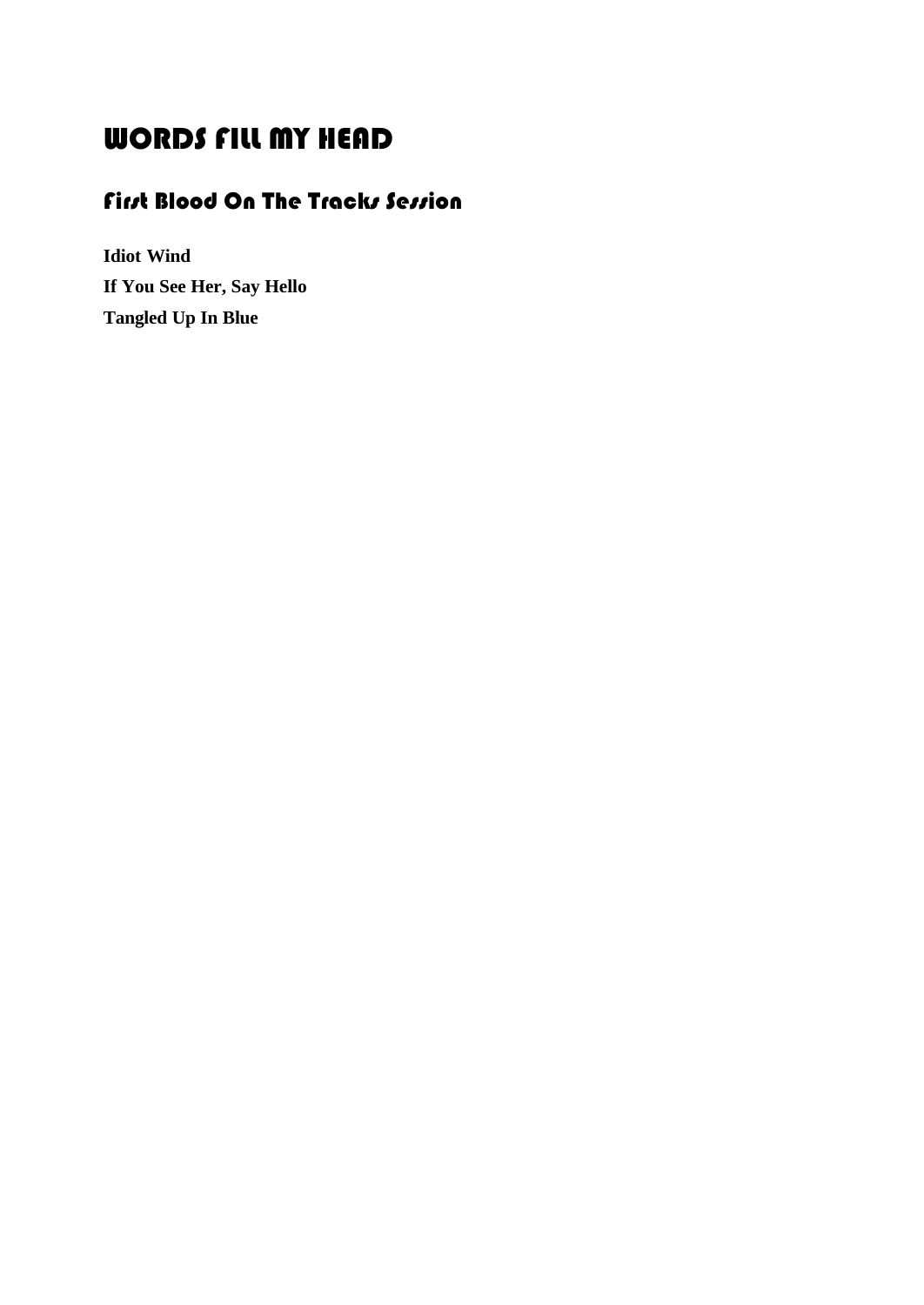### **Idiot Wind**

Someone's got it in for me, they're planting stories in the press Whoever it is I wish they'd cut it out quick, when they will I can only guess They say I shot a man named Gray and took his wife to Italy She inherited a million bucks and when she died it came to me I can't help it if I'm lucky.

People see me all the time and they just can't remember how to act Their minds are filled with big ideas, images and distorted facts And even you yesterday, you had to ask me where it was at, I couldn't believe after all these years, you didn't know me any better than that, Sweet lady

Idiot wind, blowing every time you move your mouth Blowing down the back roads headin' south Idiot wind, blowing every time you move your teeth You're an idiot babe, It's a wonder that you still know how to breathe.

I threw the I Ching yesterday, it said there might be some thunder at the well Peace and quiet's been avoiding me for so long, it seems like livin' hell There's a lone soldier on the hill watching fallin' raindrops pour You'd never know it to look at him, but at the final shot he won the war After losing every battle.

I woke up on the roadside, daydreamin' about the way things sometimes are Hoofbeats poundin' in my head at breakneck speed and makin' me see stars You hurt the ones that I love best and cover up the truth with lies One day you'll be in the ditch, flies buzzing around your eyes Blood on your saddle.

Idiot wind, blowing through the flowers on your tomb Blowing through the curtains in your room Idiot wind, blowing every time you move your teeth You're an idiot babe, It's a wonder that you still know how to breathe.

It was gravity which pulled us in, and destiny which broke us apart You tamed the lion in my cage but it just wasn't enough to change my heart Now everything's a little upside down as a matter of fact the wheels have stopped What's good is bad, what's bad is good, you'll find out when you reach the top You're on the bottom

I noticed at the ceremony that you left all your bags behind The driver came in after you left, he gave them all to me, and then he resigned The priest wore black on the seventh day, waltzed around while the building burned You didn't trust me for a minute, babe, I've never known the spring to turn So quickly into autumn.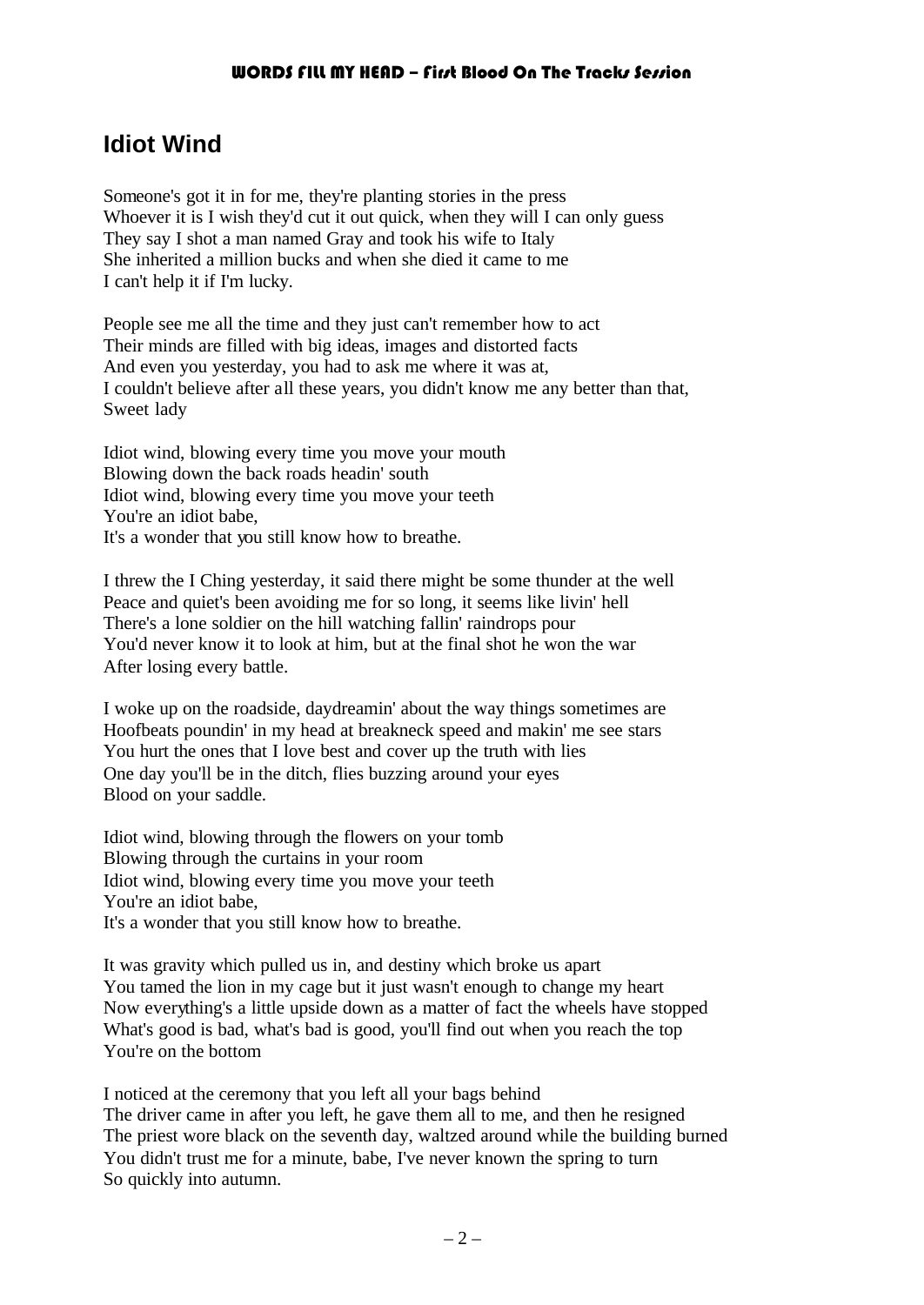#### *WORDS FILL MY HEAD – First Blood On The Tracks Session*

Idiot wind, blowing every time you move your jaw From the Grand Coulee Dam to the Mardi Gras Idiot wind, blowing every time you move your teeth You're an idiot babe, It's a wonder that you still know how to breathe.

We pushed each other a little too far and one day it just jumped into a raging storm A hound dog bayed behind your trees, as I was packin' up my uniform I figured I'd lost you anyway, why go on, what's the use? In order to get in a word with you, I'd had to come up with some excuse And that just struck me kinda funny.

I've been double-crossed too much, at times I think I've almost lost my mind Lady killers load dice on me, behind my back, while imitators steal me blind You close your eyes and part your lips and slip your fingers from your glove You can have the best there is, but it's gonna cost you all your love You won't get it for money.

Idiot wind, blowing through the buttons of our coats, Blowing through the letters that we wrote Idiot wind, blowing through the dust upon our shelves We're idiots babe, It's a wonder we can even feed ourselves.

[Source: Tape]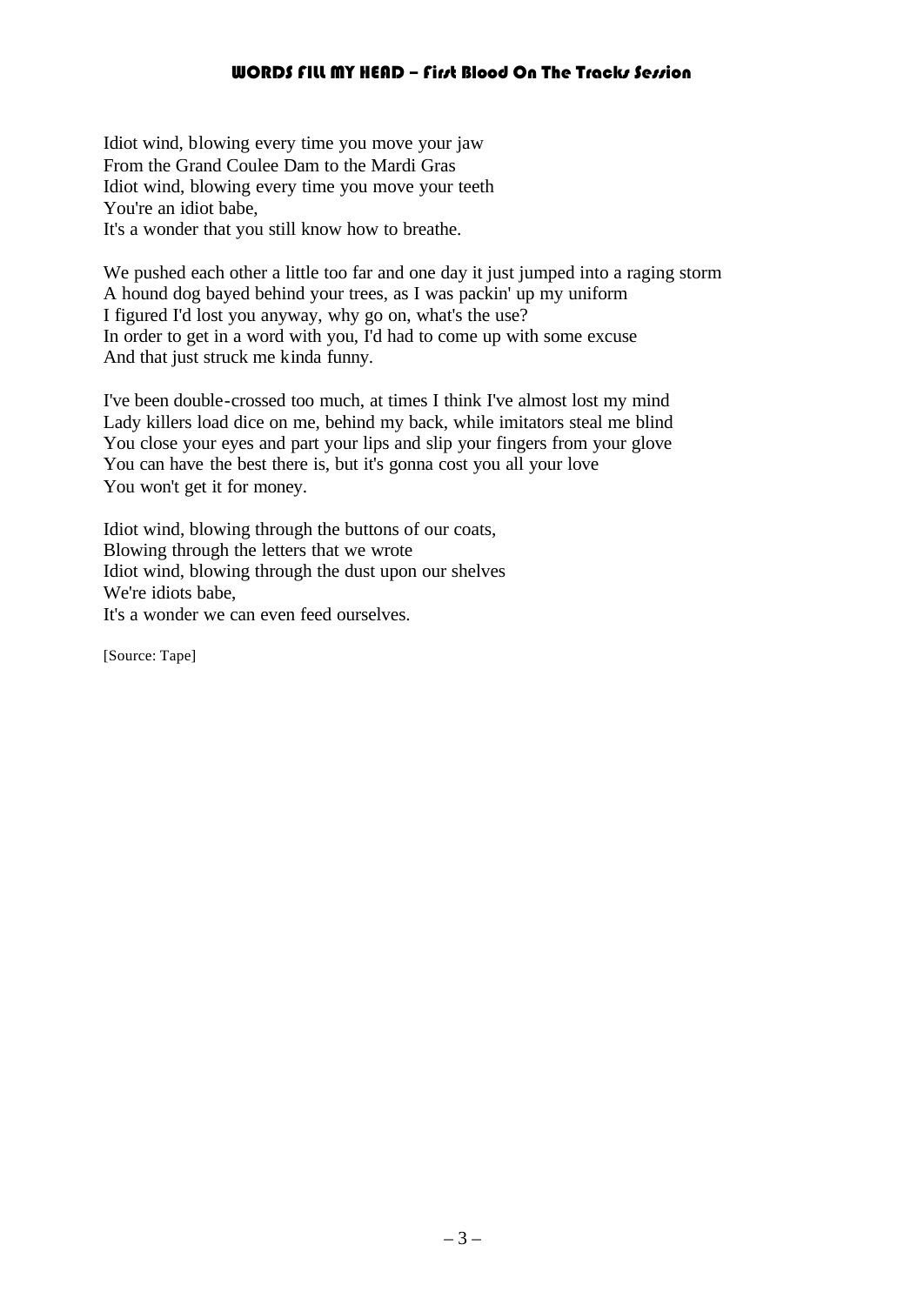## **If You See Her, Say Hello**

If you see her, say hello, she might be in Tangiers She left here last early spring, is livin' there, I hear Say for me that I'm all right though new things come and go She might think that I've forgotten her, don't tell her it isn't so.

We had a falling-out, like lovers often will But to think of how she left that night, it still brings me a chill And though our separation, it pierced me to the heart She still lives inside of me, we've never been apart.

If you're makin' love to her, kiss her for the kid, Who always has respected her for doin' what she did Oh, I know it had to be that way, it was written in the cards Still the bitter taste still lingers on, it all came down so hard.

I see a lot of people as I make the rounds And I hear her name here and there as I go from town to town And I've never gotten used to it, I just learned to turn it off Either I'm too sensitive or else I'm getting soft.

Sundown, yellow moon, I replay the past I know every scene by heart, they all went by so fast If she's passing back this way I'm not that hard to find Tell her she can look me up if she's got the time.

[Source: Tape]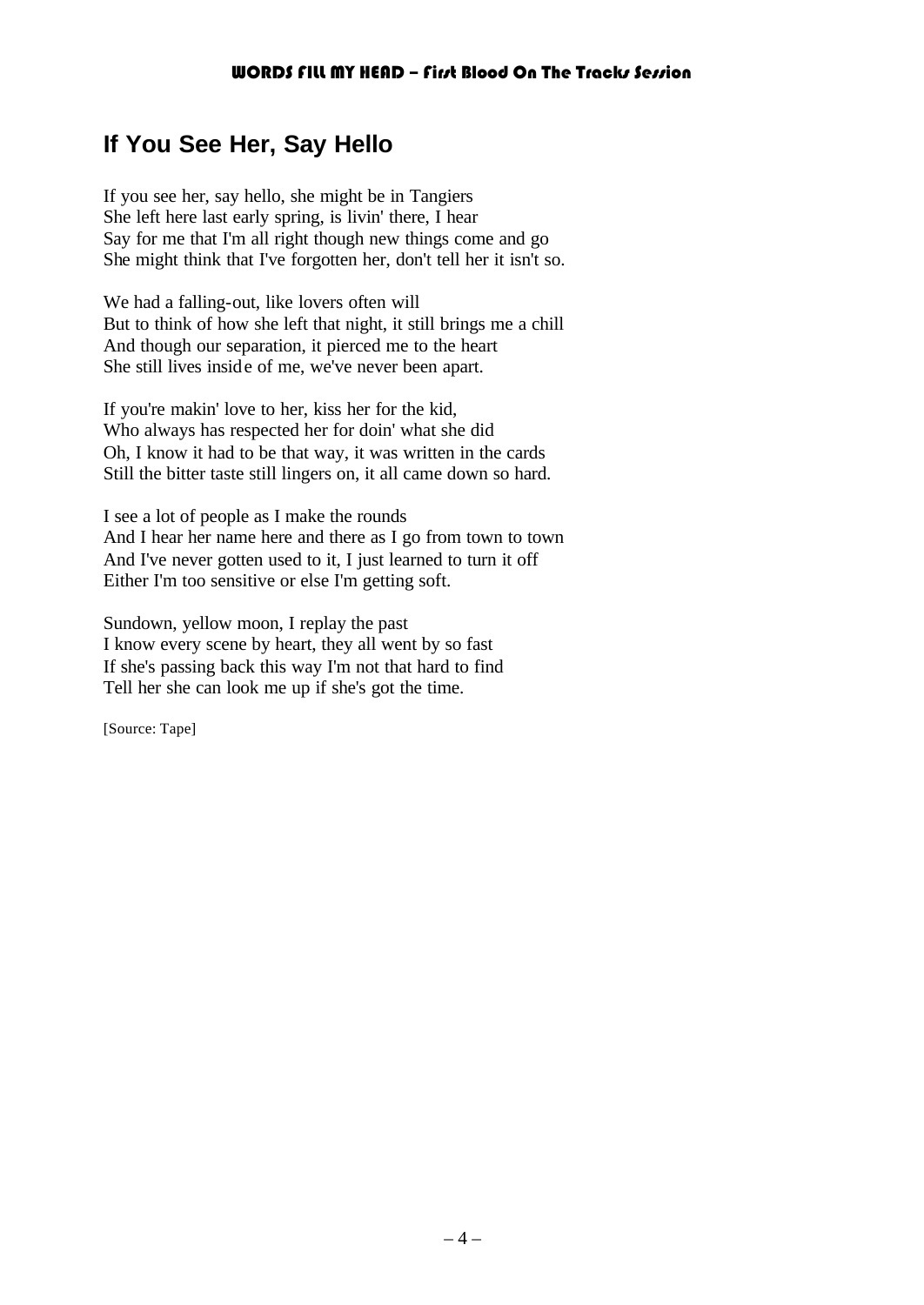### **Tangled Up In Blue**

Early one morning the sun was shinin' He was layin' in bed Wond'rin' if she'd changed at all If her hair was still red Her folks they said their lives together Sure was gonna be rough They never did like Mama's homemade dress, Papa's bankbook wasn't big enough And he was standin' at the side of the road Rain fallin' on his shoes Heading out for the old East Coast Lord knows he paid some dues, gettin' through Tangled up in blue.

She was married when they first met Soon to be divorced He helped her out of a jam I guess But he used a little too much force And he drove that car as far as he could Abandoned it out west And they split up on a dark sad night Both agreeing it was best And she turned around to look at him As he was walkin' away And she said "This ain't the end We'll meet again some day, on the avenue, Tangled up in blue."

He had a job in the great north woods Working as a cook for a spell But he never did like it all that much And one day the axe just fell So he drifted down to L.A. Where he reckoned he tried his luck Workin' for a-while in an airplane plant Loading cargo onto a truck But all the while he was alone The past was close behind He seen a lot of women But she never escaped his mind and he just grew Tangled up in blue.

She was workin' in a topless place And I stopped in for a beer I just kept lookin' at the side of her face In a spotlight so clear And later on as the crowd thinned out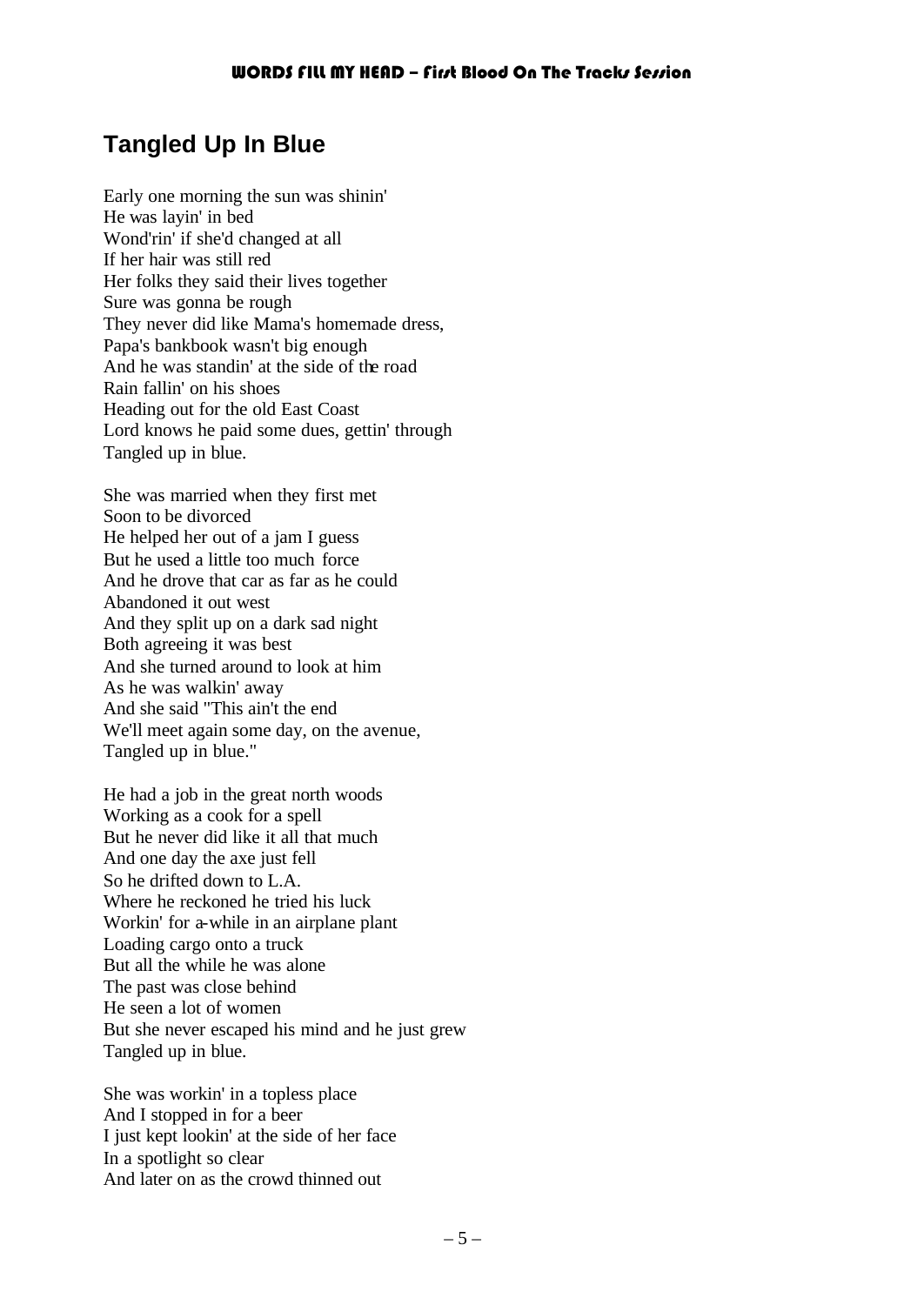#### *WORDS FILL MY HEAD – First Blood On The Tracks Session*

I's about to do the same She was standing there in back of my chair Sayin' to me "What's your name?" I muttered something underneath my breath She studied the lines on my face I must admit I felt a little uneasy When she bent down to tie the laces of my shoes Tangled up in blue.

She lit a burner on the stove And offered me a pipe "Thought you'd never say hello", she said "You look like the silent type" And she opened up a book of poems And handed it to me Written by an Italian poet From the thirteenth century And every one of them words rang true And glowed like burning coal Pouring off of every page Like it was written in my soul from me to you Tangled up in blue.

He was always in a hurry Too busy or too stoned And everything she ever planned Just had to be postponed She thought they were successful He thought they were blessed With objects and material things But I never was impressed And when it all came crashing down I became withdrawn The only thing I knew how to do Was to keep on keeping on like a bird that flew Tangled up in blue.

So now I'm going back again Got to get to her somehow All the people we used to know They're an illusion to me now Some are mathematicians Some are doctor' wives Don't know how it all got started Don't know what they're doin' with their lives But me, I'm still on the road Heading for another joint We always did feel the same We just started from a different point of view Tangled up in blue.